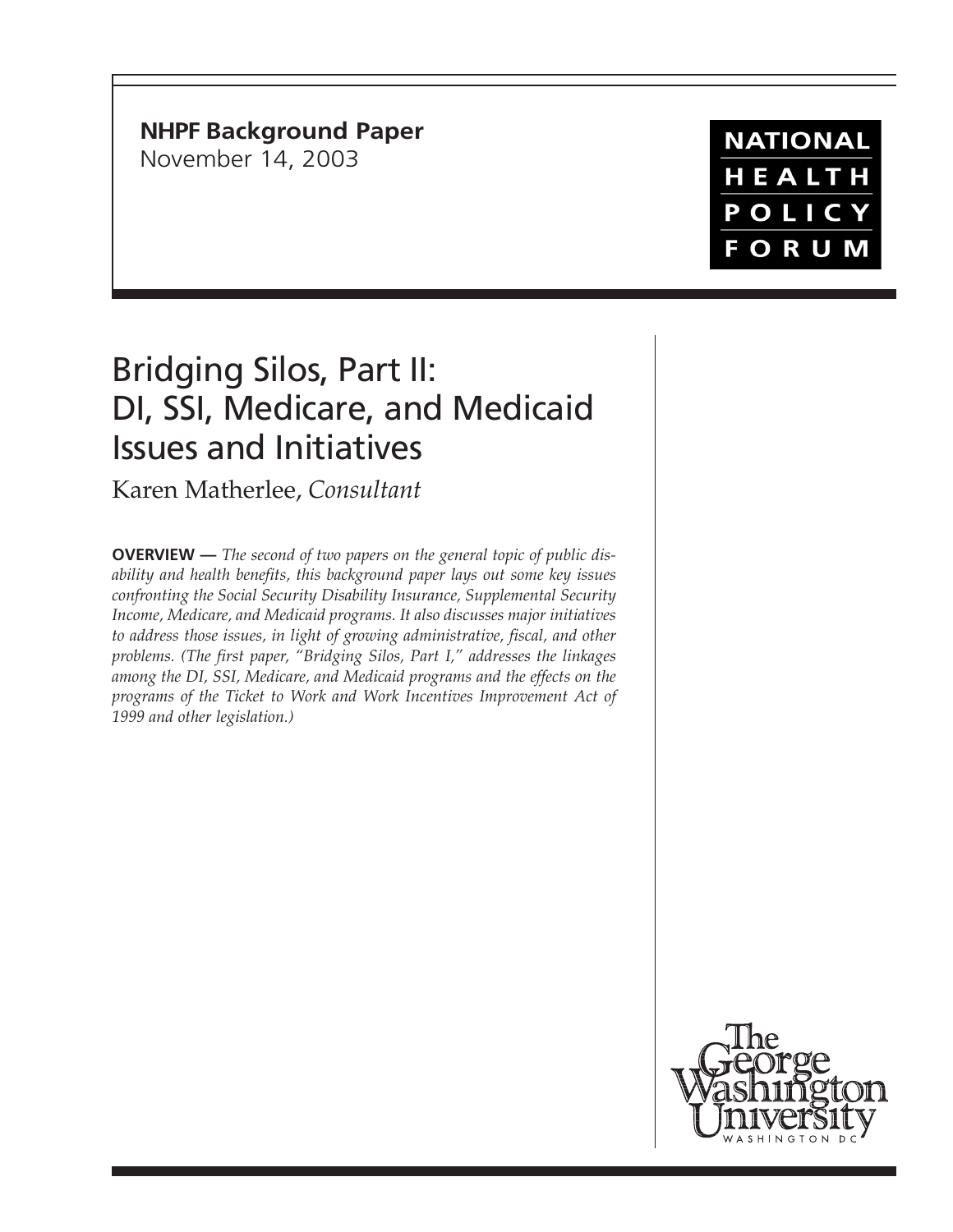## Contents

| PROGRAM SOLVENCY:                                            |  |
|--------------------------------------------------------------|--|
|                                                              |  |
| <b>ADMINISTRATIVE CHALLENGES:</b>                            |  |
|                                                              |  |
|                                                              |  |
|                                                              |  |
|                                                              |  |
|                                                              |  |
| Piloting of Electronic Claims Process and Other Strategies 8 |  |
| <b>EMPLOYMENT SUPPORT AND OUTREACH:</b>                      |  |
|                                                              |  |
|                                                              |  |
| Attempts to Overcome Employment Barriers  10                 |  |
|                                                              |  |
|                                                              |  |
|                                                              |  |
| MEDICARE AND MEDICAID: ALIGNING DISPARATE PROGRAMS  14       |  |
|                                                              |  |
|                                                              |  |
| Provision of Nonmedical Services: A Key Factor  15           |  |
| Efforts to Improve Benefits and Coordinate Services  15      |  |
|                                                              |  |
|                                                              |  |
|                                                              |  |

#### **National Health Policy Forum**

2131 K Street NW, Suite 500 Washington DC 20037

202/872-1390 202/862-9837 [fax] nhpf@gwu.edu [e-mail] www.nhpf.org [web]

**Judith Miller Jones** *Director*

**Judith D. Moore** *Co-Director*

**Sally Coberly** *Deputy Director*

**Michele Black** *Publications Director*

**NHPF** is a nonpartisan education and information exchange for federal health policymakers.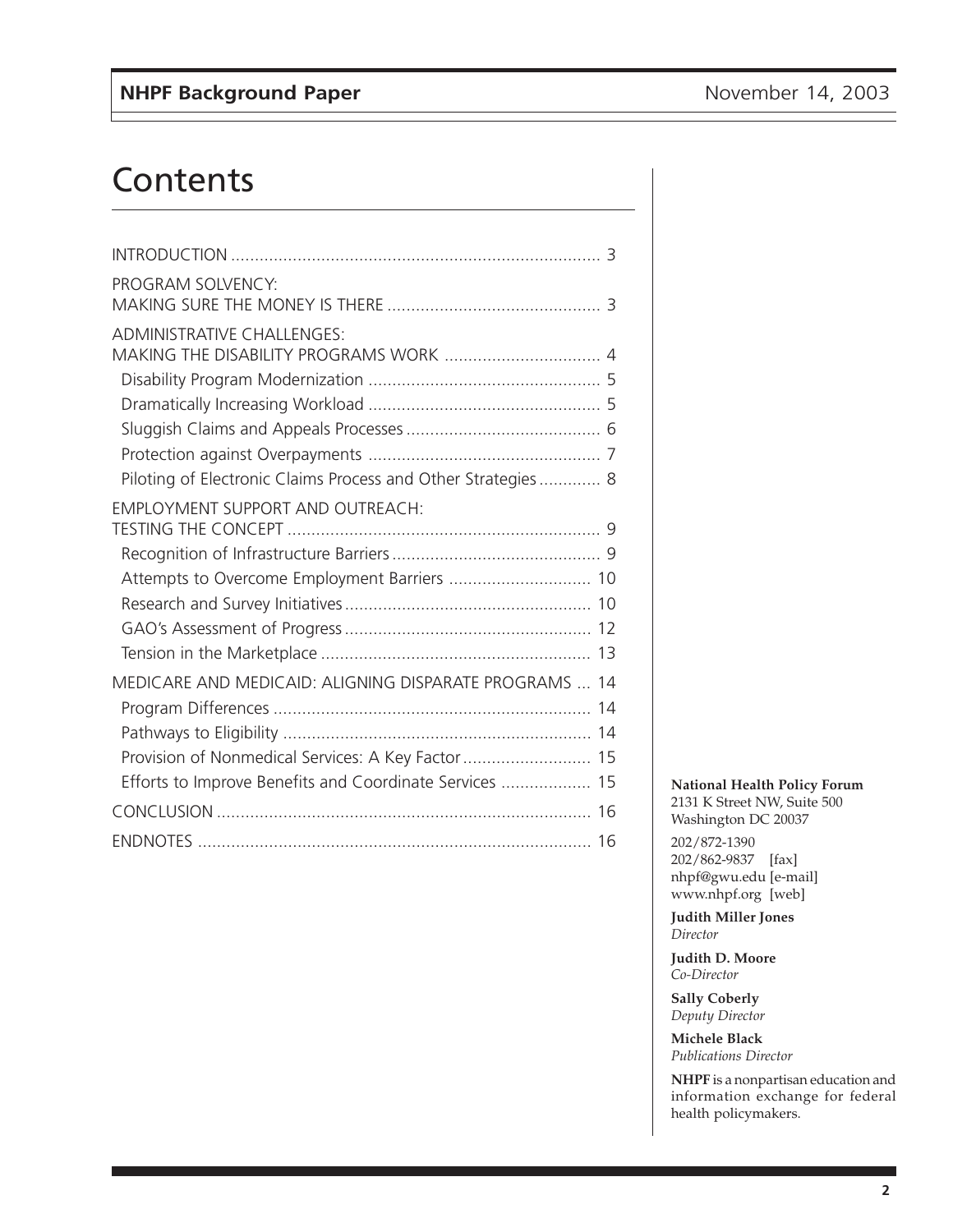# <span id="page-2-0"></span>Bridging Silos, Part II: DI, SSI, Medicare, and Medicaid Issues and Initiatives

The interlinked Social Security Disability Insurance (DI), Supplemental Security Income (SSI), Medicare, and Medicaid programs raise numerous policy issues, among them the four programs' current and future solvency, the administrative challenges of running the complex and intricate DI and SSI programs, the barriers to shifting disability beneficiaries from income support to the world of work, and the significant differences between the Medicare and Medicaid (as well as among individual state Medicaid) programs.

In striving to address these issues, the federal and state governments, while generally striving for coordination and cooperation, often have competing interests, particularly in terms of who, at times, foots the bill. Because of the uneven way in which the four programs were established and have evolved over time, administering them for growing numbers of beneficiaries is daunting for the public agencies who operate them and frustrating for the recipients they serve. While various initiatives are in process to make the programs more effective—or to experiment with making them work better—the jury is still out on whether the efforts will be successful.

## **PROGRAM SOLVENCY: MAKING SURE THE MONEY IS THERE**

Budget realities cast a shadow over federal and state initiatives for persons with disabilities who receive DI, SSI, Medicare, and/or Medicaid, although the shadow is longer for some than for others. In terms of the DI program, the Old-Age and Survivors Disability Insurance (OASDI) trustees say that, within the next 10 years, the OASI and DI trust funds will have adequate funding (that is, equity between assets and projected outgo for a given year). In the long term, however, the trustees expect the OASDI cost rate to exceed the income rate for the first time around  $2018.^1$  In contrast, the SSI program, dependent upon general revenues, is expected to show modest growth during the rest of this decade and the next two decades. Federal expenditures are projected to increase by about 1.1 percent per year through 2027.<sup>2</sup>

For Medicare, the 2003 combined trustees' annual report of Medicare HI (Hospital Insurance) and SMI (Supplemental Medical Insurance) presents different projections, because HI (Part A) is based on a payroll tax and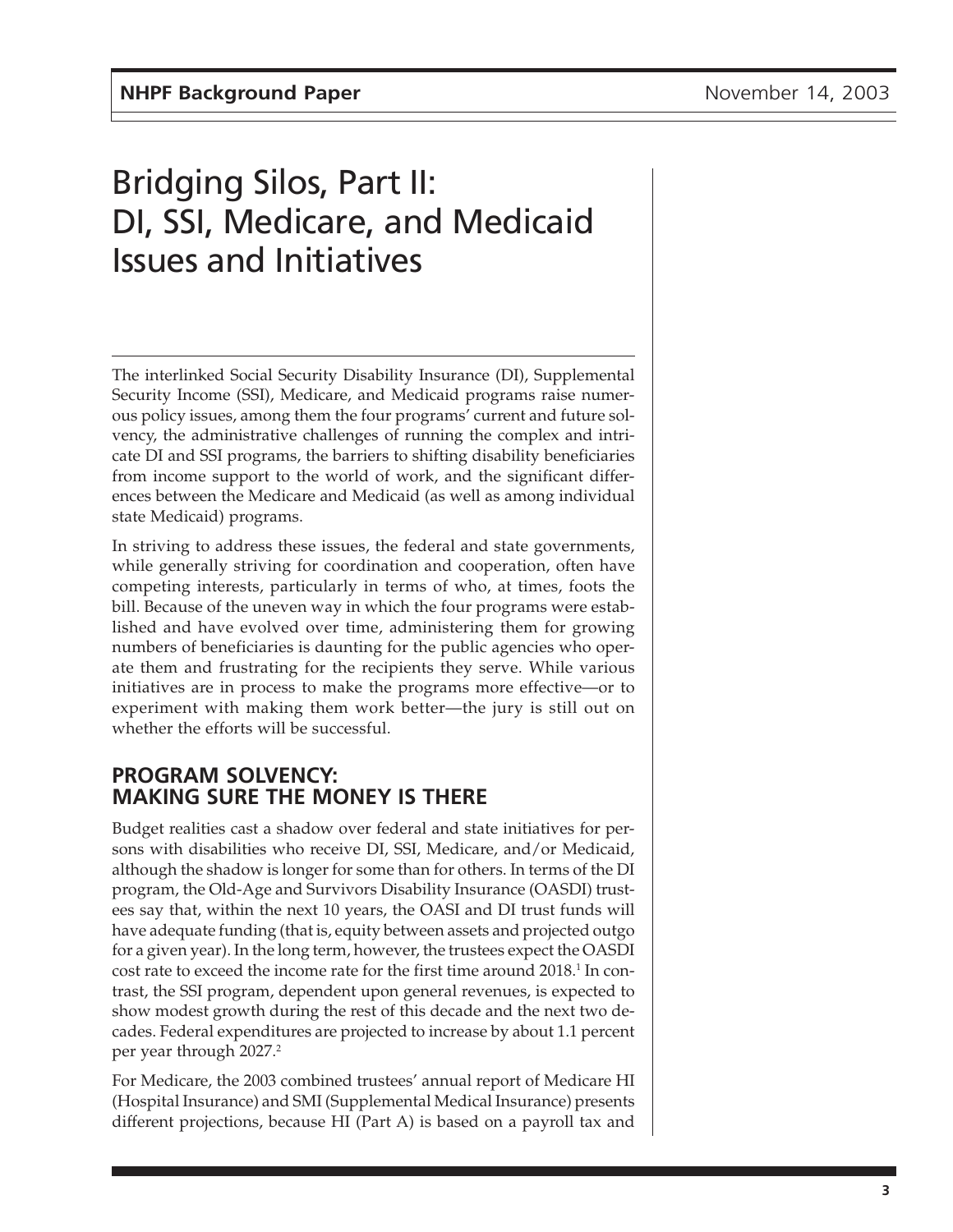<span id="page-3-0"></span>SMI (Part B) is dependent upon general revenues and beneficiary premiums. The HI trustees indicate that HI meets the financial adequacy test in the short term. However, in the long term, they are pessimistic.

The HI cost rate is projected to exceed the income rate by a rapidly growing margin after 2012. By the end of the 75-year period, HI costs would be more than three times the level of scheduled tax revenues—a very substantial deficit by any standard.<sup>3</sup>

The trustees expect SMI income and expenditures to increase at an average annual rate of about 7 percent through 2012. In the long term, "annual SMI expenditures would grow from about 1 percent of gross domestic product (GDP) in 2002 to 2 percent of GDP within 25 years and to more than 4 percent" by the end of 75 years.<sup>4</sup>

Medicaid, funded by the states with federal matching dollars, seems particularly vulnerable at a time of rising state and federal budget deficits. Although states received \$20 billion "extra" in federal money—half of it slated for Medicaid—as a result of 2003 federal tax-cut legislation, the National Conference of Legislatures indicates that states face "a collective \$53.5 billion budget gap for FY 2004."5 A state fiscal survey conducted by the National Governors Association and the National Association of State Budget Officers shows that 37 states reduced budgets they had already enacted by nearly \$14.5 billion in 2003, the largest spending cut in the 27-year-old survey's history. Medicaid was singled out as exerting "severe strain on state budgets," with 28 states anticipating "Medicaid shortfalls in the current fiscal year." The organizations conclude that increasing costs for pharmaceuticals and rising enrollments in the program mean that states will have to cover fewer people.6 States have a strong stake in the outcome of current congressional efforts to enact a Medicare prescription drug benefit, in terms of the potential shift of pharmaceutical costs from Medicaid to the Medicare program for "dual eligibles" (those who are eligible for both programs).

## **ADMINISTRATIVE CHALLENGES: MAKING THE DISABILITY PROGRAMS WORK**

DI and SSI are experiencing significant administrative problems, both individually and through their linkages to Medicare and Medicaid, and strenuous efforts are under way to address them. In administering DI and SSI, the Social Security Administration (SSA) indicated early this year that it is committed "to identifying process and systems improvements, implementing needed changes, and increasing agency efficiency."7 Its major initiatives include improving employment supports and outreach, making progress on claims processing and appeals, and reducing overpayments, all of which have some bearing on beneficiaries' access to and use of Medicare and Medicaid benefits.

The president's 2004 budget proposal assumes that SSA will administer a \$535 billion operation with administrative expenses at less than 2 percent

**DI and SSI are experiencing significant administrative problems, both individually and through their linkages to Medicare and Medicaid.**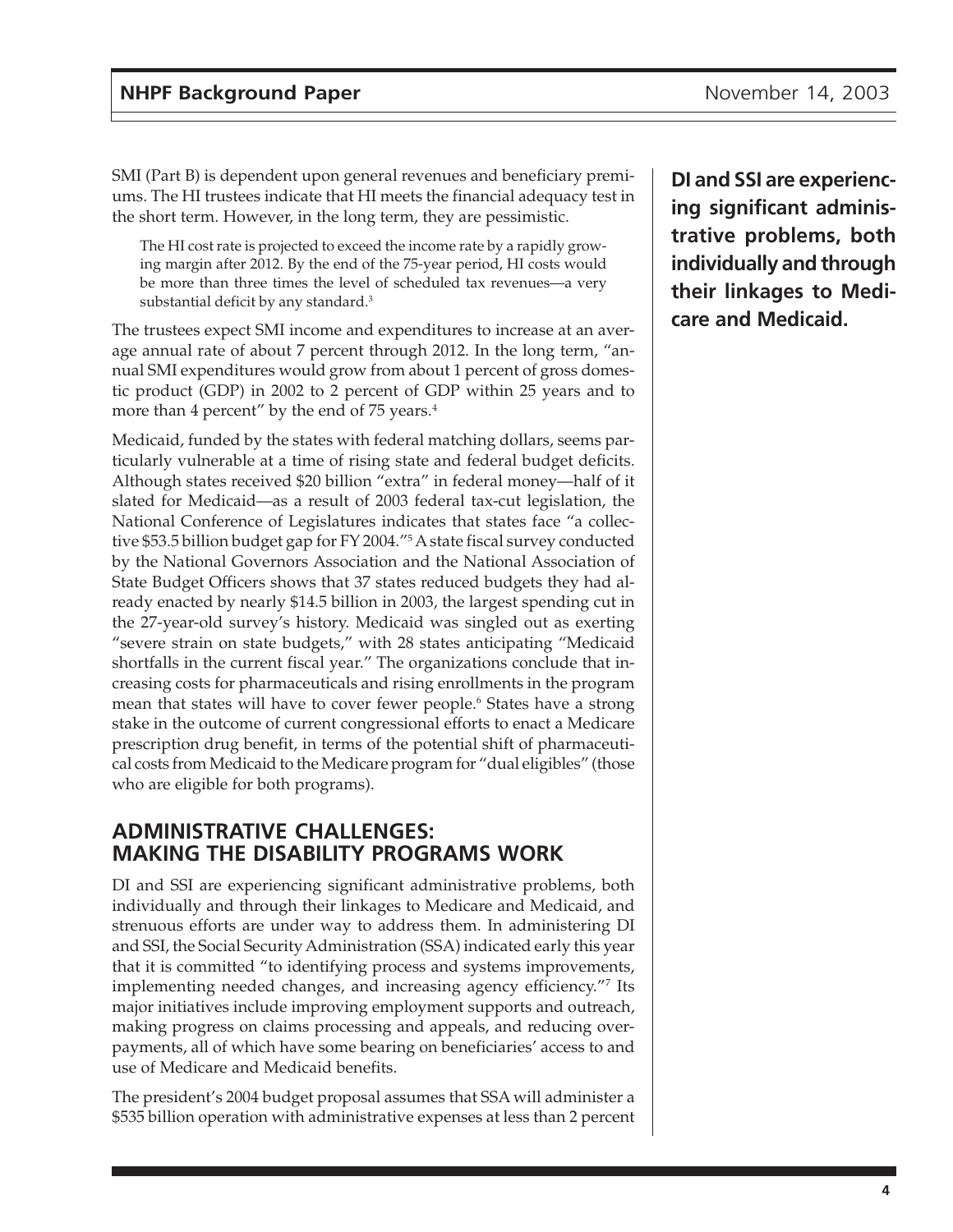<span id="page-4-0"></span>of its total outlays. The budget reflects "an increase of 7.5 percent over the FY 2003 President's budget." SSA's goal is to improve its productivity by at least 2 percent a year.<sup>8</sup> Although DI and SSI benefits account for less than 20 percent of SSA's total benefit payments, the two programs consume nearly 55 percent of SSA's annual administrative resources, so the agency's staff effort is considerable.9

## **Disability Program Modernization**

The General Accounting Office (GAO) has done a series of reports on the administrative challenges SSA faces in addressing program complexities, responding to applicants and recipients in a more timely way, and improving service delivery, among other issues. GAO, in a comprehensive report issued in January 2003, *Major Management Challenges and Program Risks,* comments on the rapid growth of both DI and SSI and adds modernizing the two programs to its 2003 high-risk list.<sup>10</sup> (GAO has a performance and accountability series on federal departments, agencies, and the U.S. Postal Service that looks at their capacities and capabilities for transforming government operations and addressing fiscal needs. Those at high risk are particularly vulnerable to fraud, abuse, waste, and mismanagement are are challenged relative to economics, efficiency, and effectiveness.)

In GAO's view, SSI "poses a special challenge for SSA because, unlike DI, it is a means-tested program" that requires the agency to "collect and verify information on income, resources, and recipient living arrangements" not only to determine initial eligibility but also to monitor continuing eligibility for benefits.<sup>11</sup> GAO is concerned about the SSI program's living arrangement and in-kind support and maintenance policies, which it considers to be "complex, prone to error, and a major source of overpayments."12 GAO also recognizes the challenge to SSA of balancing prompt decision-making with protection against fraud and abuse.

GAO, in urging SSA to adopt several reforms to update its disability programs, indicates that the statutory and regulatory design of the programs is outmoded and that the programs do not reflect current theories on the relationship between disability and the ability to work. Moreover, GAO sees SSA as struggling "to provide timely and consistent disability decisions to program applicants." The agency has recommended that SSA update the criteria used to evaluate disability claims to reflect not only medical advances but also changes in the labor market relative to work skills and work settings.<sup>13</sup>

### **Dramatically Increasing Workload**

In the long term, service delivery looms as a special problem for SSA, as baby boomers, born between 1946 and 1964, enter their so-called disability-prone years. Even now, the agency seems to be overwhelmed by the sheer number of applicants. SSA estimates that, overall, the number of

**GAO indicates that the statutory and regulatory design of SSA disability programs is outmoded.**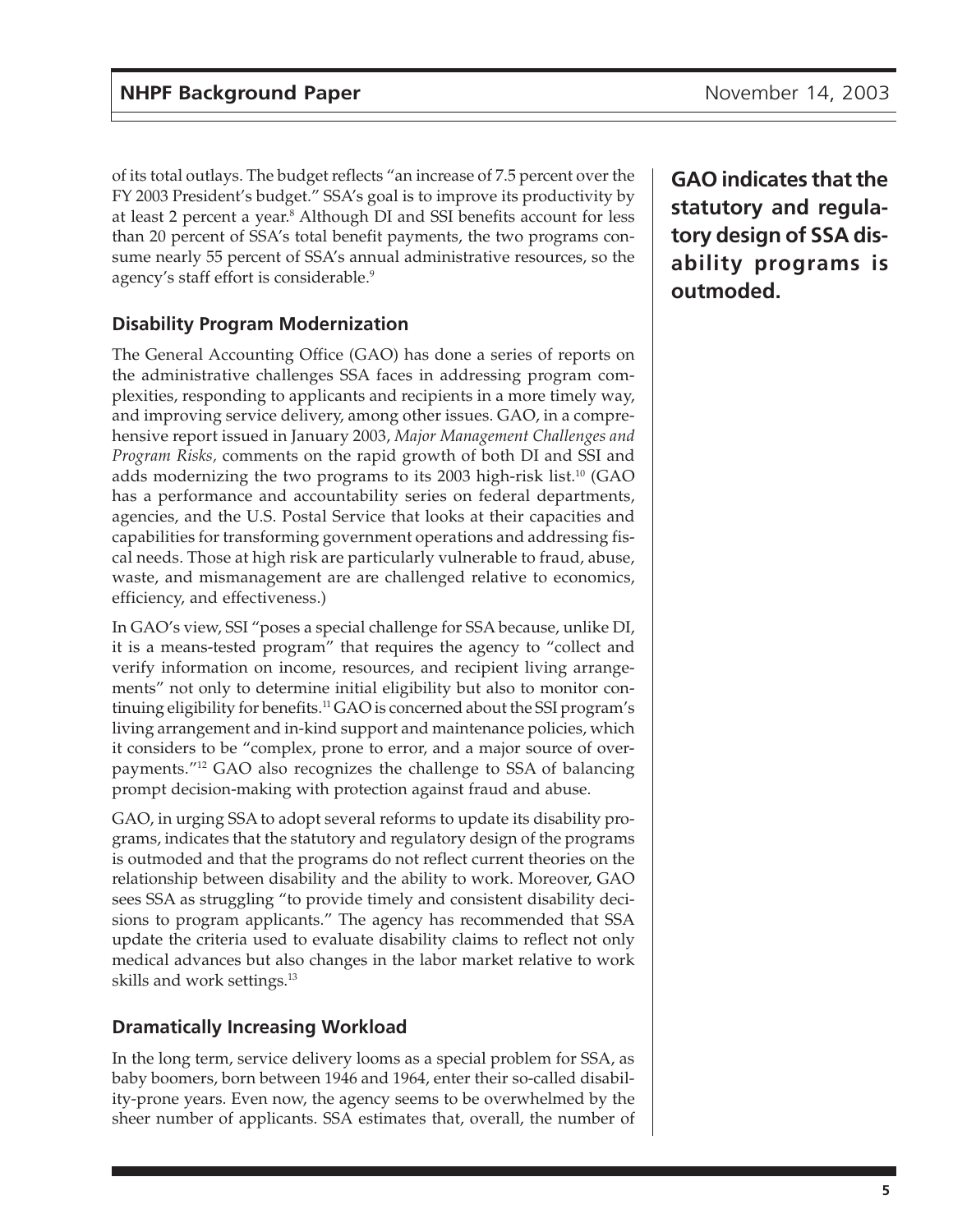<span id="page-5-0"></span>persons applying for disability benefits increased by 22 percent between 1999 and 2004 and will continue to rise dramatically due to the aging of the population.

Even as SSA experiences a dramatically increased workload, it will incur significant turnover in its workforce. The agency is predicting that 37 percent of its employees will retire by 2010, with a higher percentage of retirees—more than 70 percent—at the supervisory or managerial levels. The turnover will be exacerbated by technological, cross-cultural competency, and other demands on SSA staff.14

Former Rep. Hal Daub (R-NE), chairman of the Social Security Advisory Board, summarized SSA's administrative challenges for the House Ways and Means Committee Social Security Subcommittee last year:

In recent decades, disability policy has come to resemble a mosaic, pieced together in response to court decisions and other external pressures, rather than the result of a well-thought-out concept of how the programs should be operating. Compounding the problem, the disability administrative structure, now nearly a half century old, has been unable to keep pace with the increasing demands that have been imposed upon it. Policy and administrative capacity are dramatically out of alignment in the sense that new and binding rules of adjudication frequently cannot be implemented in a reasonable manner, particularly in view of the resources that are currently available.15

### **Sluggish Claims and Appeals Processes**

The DI and SSI disability claims and appeals processes draw numerous complaints from consumers and commentators alike, with SSA Commissioner Jo Anne Barnhart admitting that the agency has "a long way to go to provide the kind of service the American people expect."16 Applicants whose claims are denied, whether at the initial level or for reconsideration, have the right to appeal to an administrative law judge and to the SSA Appeals Council. According to Barnhart, SSA had 593,000 initial disability claims pending at the end of 2002 and reduced them to 15,000 by July 2003; the agency took an average of 447 days in 2001 to get a decision on a hearing appeal, as opposed to 259 days by July 2003.17 Holdups tend to be due to backlogs, waits for additional evidence, and applicant delays.18 The Social Security Advisory Board has a series of graphs on disability decision-making that includes percentages of beneficiaries' successful appeals at each level.19

While SSA disability decisions draw considerable complaints about the "modernity" of the agency's definition of disability for adults—objections that increased as a result of passage of the Americans with Disabilities Act of 1990—there are also criticisms regarding the decisions' consistency and fairness. The state agencies that make the initial determinations vary significantly in the claims they allow. According to Daub, "in 2001, the percentage of disability applicants whose claims were allowed by a state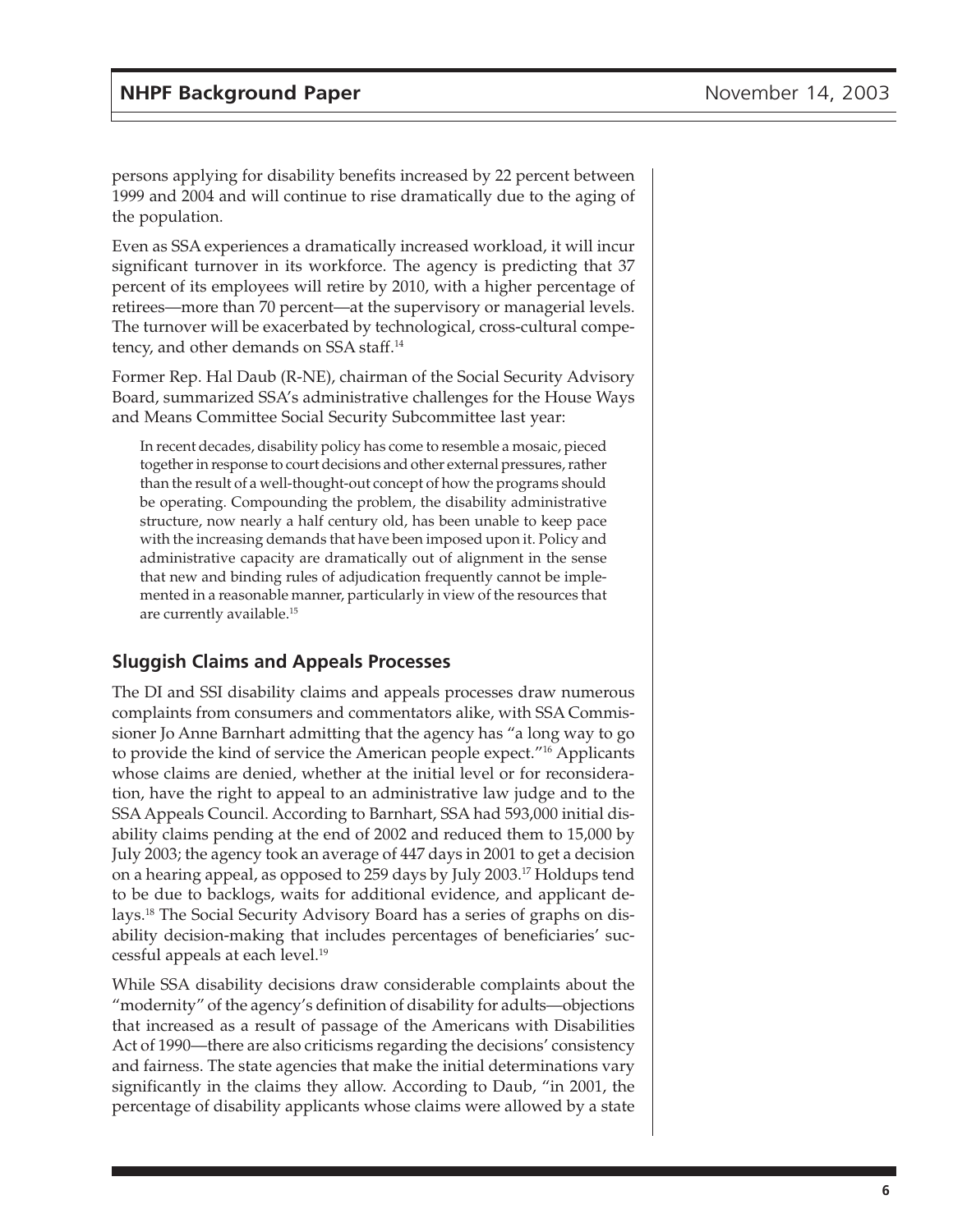<span id="page-6-0"></span>agency ranged from a high of 66 percent in New Hampshire to a low of 27 percent in Tennessee." The advisability of federalizing the disability determination process has been debated for years.<sup>20</sup> The links between eligibility for the cash payment programs and eligibility for Medicare and/or Medicaid make the variance even more inequitable, according to some critics.

While SSA has sought to address the complex, multilayered, and slow decision-making apparatus that characterizes the disability determination and appeals process, it acknowledges that it needs to step up its efforts. According to GAO, "In some cases, the plans were too large and too complex to keep on track, and the results of many of the initiatives that were tested fell far short of expectations." SSA currently is administering a demonstration program, known as Prototype, to test modifications in the disability determination process in 10 states. The agency made some midcourse corrections in the program after early data showed the program would not only boost the number of initially correct awards, but also increase the number of appeals on claims that were denied.<sup>21</sup>

### **Protection against Overpayments**

SSA has two ways of helping ensure that only eligible persons receive DI and SSI benefits and that the benefits are in the correct amounts. For both programs, as already indicated, SSA conducts continuing disability reviews, a check "that only those who continue to have disabilities continue receiving benefits." For SSI only, the agency conducts SSI nondisability redeterminations, a check on whether recipients continue "to meet the financial eligibility requirements" or have experienced a change of circumstances that would affect their monthly benefit amounts.

For example, youth receiving SSI benefits must undergo redetermination at the age of 18 and qualify based on adult criteria, while adults may be reviewed any time between three months and six years after eligibility is determined. The process consists of written notification by the person's local Social Security field office that redetermination is under way, an interview at the field office (with forms completed on the person's disability and functioning and permission sought to interview providers, teachers, and others familiar with individual cases), and review by the state Disability Determination Service of the severity of disability and ability to work.<sup>22</sup> For every \$1 spent on continuing disability reviews, the agency receives about \$9 in savings; for every \$1 spent on SSI redeterminations, it recoups approximately \$7.23

The Foster Care Independence Act of 1999 gave SSA added authority to combat SSI overpayments. The legislation provided SSA with

additional tools to obtain applicant income and resource information from financial institutions; impose[d] a period of ineligibility for applicants who transfer assets to qualify for SSI benefits; and authorize[d] the use of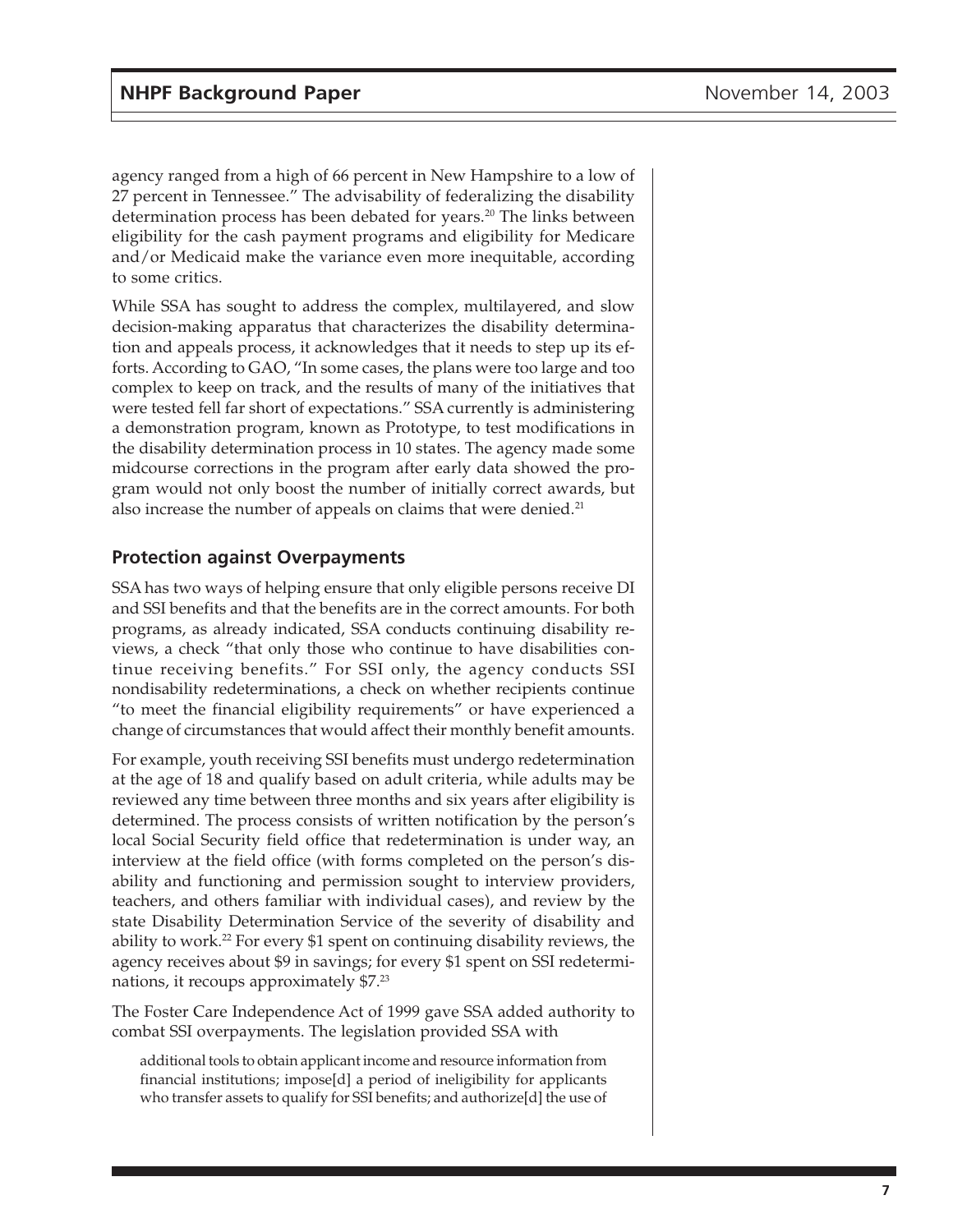<span id="page-7-0"></span>credit bureaus, private collection agencies, interest levies, and other means to recover overpayments. SSA also obtained separate legislative authority in 1998 to recover overpayments from former SSI recipients who currently receive OASI or DI benefits and has recently begun the process of recovering overpayments from Social Security benefits of individuals no longer on the SSI rolls.<sup>24</sup>

In addition, SSA has undertaken some internal steps, such as using tax refund offsets to collect SSI overpayments; utilizing data maintained by the Office of Child Support Enforcement to check wage, hire, and unemployment insurance data; and matching data on SSI recipients in nursing homes and other institutions.<sup>25</sup> SSA also is in the process of putting in place an SSI corrective action plan that involves preventing overpayments due to unreported wages and assets. For example, prior to starting payments, the agency will review at least 50 percent of favorable SSI disability decisions.

## **Piloting of Electronic Claims Process and Other Strategies**

SSA's largely paper-driven claims process will begin to move to electronic processing in January 2004. SSA plans to start by implementing an electronic claims intake pilot program in one of its regions. It aims to enhance claims processing at state disabilities determination service agencies and support hearing and appeals processing operations. Under the electronic system, SSA would like each applicant eventually to have an electronic folder that can transmit data from one site to another.<sup>26</sup>

SSA is also seeking to reduce average case processing time and the backlog of cases that is waiting to be processed. Some of the short-term strategies adopted include "new formats and software to facilitate the issuance of favorable decisions, guidelines for the issuance of favorable bench decisions, and awarding of contracts to speed the assembly of hearing files."<sup>27</sup> Faced with a backlog of continuing disability reviews for beneficiaries already receiving disability benefits, the agency has opted instead to put more emphasis on initial applications.<sup>28</sup>

SSA has indicated that, in adopting an electronic claims process, it should become more efficient. In its FY 2004 budget overview, the agency says that it "will recommend and implement strategies during the next two years to significantly improve the disability claims process." It also states that it is exploring "ways to improve the accuracy rate of hearing decisions." However, it expects the accuracy level to remain level for the time being.<sup>29</sup>

Prior to FY 2004, SSA was responsible for Medicare administrative law judge hearings for persons with disabilities. However, the Medicare Regulatory and Contract Reform Act of 2001 transferred the responsibility to the Department of Health and Human Services (DHHS) effective no sooner than July 1, 2003, and no later than October 1, 2003. While this lightens the administrative load of SSA, it can involve coordination and communication problems.

**SSA's largely paperdriven claims process will begin to move to electronic processing in January 2004.**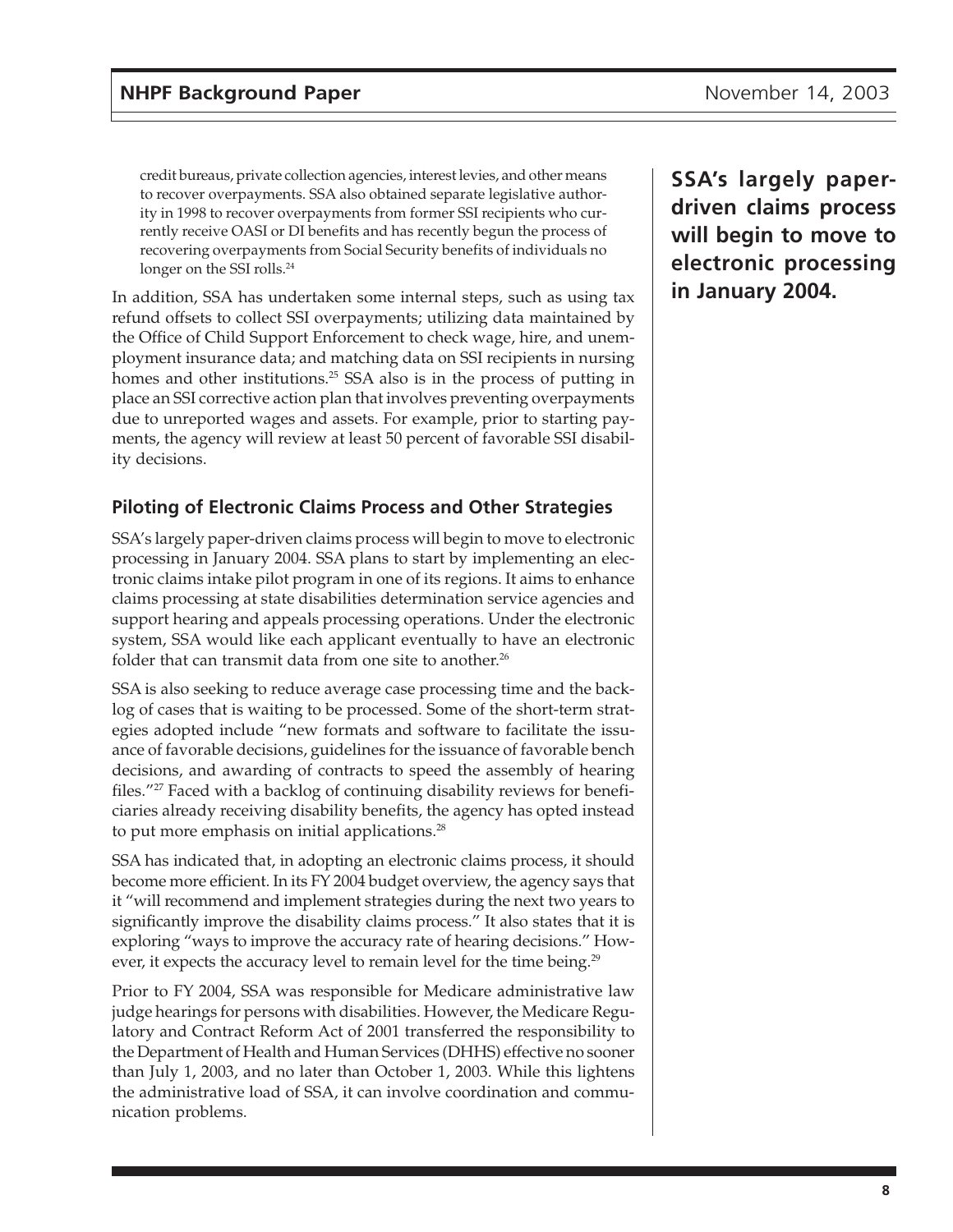### <span id="page-8-0"></span>**EMPLOYMENT SUPPORT AND OUTREACH: TESTING THE CONCEPT**

There is little doubt that the federal government would like to reduce its disability and health care rolls by providing incentives for persons with disabilities to work, and SSA has a large stake in the eventual success of the Ticket to Work and Work Incentives Improvement Act of 1999 (TWWIIA) provisions that the agency is developing. (See "Bridging Silos, Part I," for a description of TWWIIA.) Success depends, however, upon various factors, not the least of which is the marketplace's receptivity to and accommodation of persons with disabilities.

### **Recognition of Infrastructure Barriers**

Under contract to DHHS, the Urban Institute in 2001 completed a report on persons with disabilities and employment. Entitled *Barriers to and Supports for Work among Adults with Disabilities: Results from the National Health Interview Survey—Disability*, the report looked at how government programs can better support the 11.3 million working-age adults with disabilities and what the differences are between the 37 percent of adults with disabilities who are working and those who are not. (Rather than following the SSA's definition of ability to engage in substantial gainful activity, the survey relied on "self-reports of specific activity limitations, supplemented by difficulty seeing or hearing or mobility limitations.") The report focused on job search, work accommodation, and access to and use of transportation. Its findings were, as follows:

- Difficulties in looking for work are widespread, encountered by more than half of non-working adults with disabilities.
- One-third of non-workers report needing some type of accommodation to work.
- While a greater proportion of non-workers need accommodations than workers, the types of accommodations most frequently needed are similar.
- Overall, need for accommodations limits employment prospects among adults with disabilities.
- Although public transportation and special transit systems are widely available, use among adults with disabilities is low.
- Low use of transit systems is for the most part not because of health or disability-related reasons.<sup>30</sup>

TWWIIA, enacted before release of the Urban Institute study, contained provisions to establish infrastructure to support employment and returnto-work initiatives, so that states would be able to set up necessary systems to implement the law's provisions. For example, the statute provided for a Medicaid infrastructure grant program, underwriting funds for states to build critical intergovernmental and public-private partnerships. The partnerships, described in Part I, have been undertaken in 36 states to address problems such as those identified by the Urban Institute.

**SSA has a large stake in the eventual success of the TWWIIA provisions that the agency is developing.**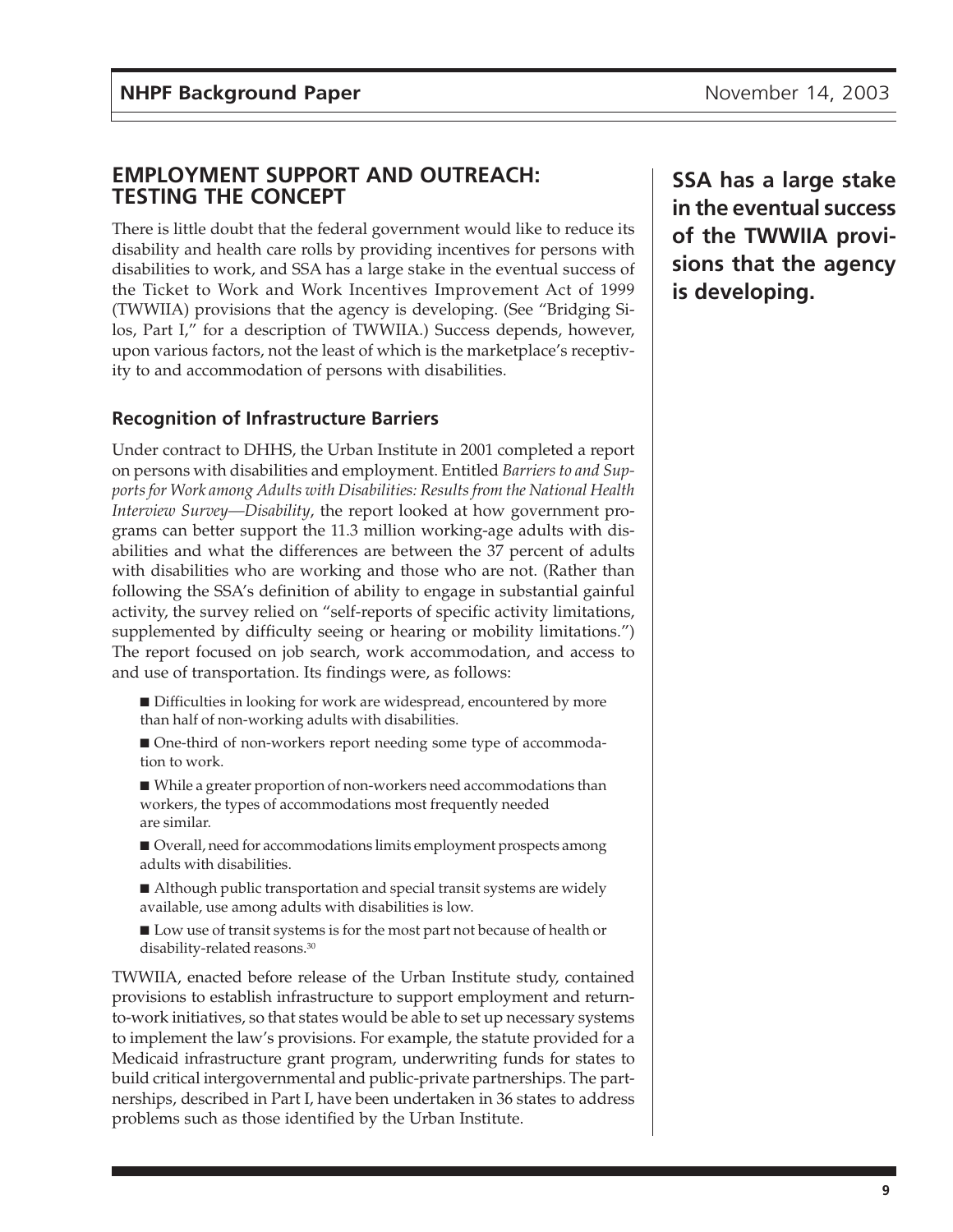#### <span id="page-9-0"></span>**Attempts to Overcome Employment Barriers**

To help DI and SSI recipients overcome barriers that may prevent them from working, SSA offers specific employment supports to recipients in both the DI and SSI programs, to recipients of DI only, and to recipients of SSI only. These supports appear in Table 1. Several of the programs included in Table 1 are demonstration programs being conducted by SSA. For example, the Disability Program Navigator, undertaken in conjunction with the Department of Labor (DOL) for both DI and SSI recipients, is designed to facilitate workforce participation. Now winding down, the demonstration has provided resources to One-Stop Career Centers to help persons with disabilities gain access to services to facilitate their entry or reentry into the workforce. Services include transportation, housing, health care, and assistive technologies.

Another program, conducted in cooperation with DOL, the Department of Education's Rehabilitation Services Administration, and DHHS' Center for Mental Health Services, is the State Partnership Initiative. The project, now entering the evaluation stage, has funded 12 states to develop innovative ways of helping persons with disabilities enter or reenter the workforce.

For DI applicants, the Early Intervention Project is getting under way to offer various kinds of assistance, including cash and health benefits as well as employment supports. These are designed to help them return to work and thereby prevent their future dependence upon government programs.

For DI recipients in danger of losing their entire benefit as a result of work earnings, there is a "two for one" sliding-scale benefit offset program that is intended to reduce, but not eliminate, the benefit according to an offset formula. The purpose of the demonstration, mandated by TWWIIA, is to see if DI recipients might accept a reduction in their benefits as an incentive to work, with the fluctuating benefit supplementing their perhaps unpredictable earnings.

Finally, for youth who receive or are likely to receive SSI benefits, a Youth Transition Process Strategy demonstration involves aiding young people ages 14 to 25 to transition from SSI benefits to work. It also provides incentives for youth under 18 who are likely to become eligible for SSI at 18 to pursue further education or gainful employment instead.

#### **Research and Survey Initiatives**

In addition, SSA is involved in several research and survey efforts:

■ The Disability Research Institute—A partnership between SSA and the University of Illinois at Urbana-Champaign, the institute is engaged in research, information exchange, training and education, and facilitation of data usage. It is primarily focusing on advancements in technology, work requirements, and the DI and SSI programs and persons with disabilities.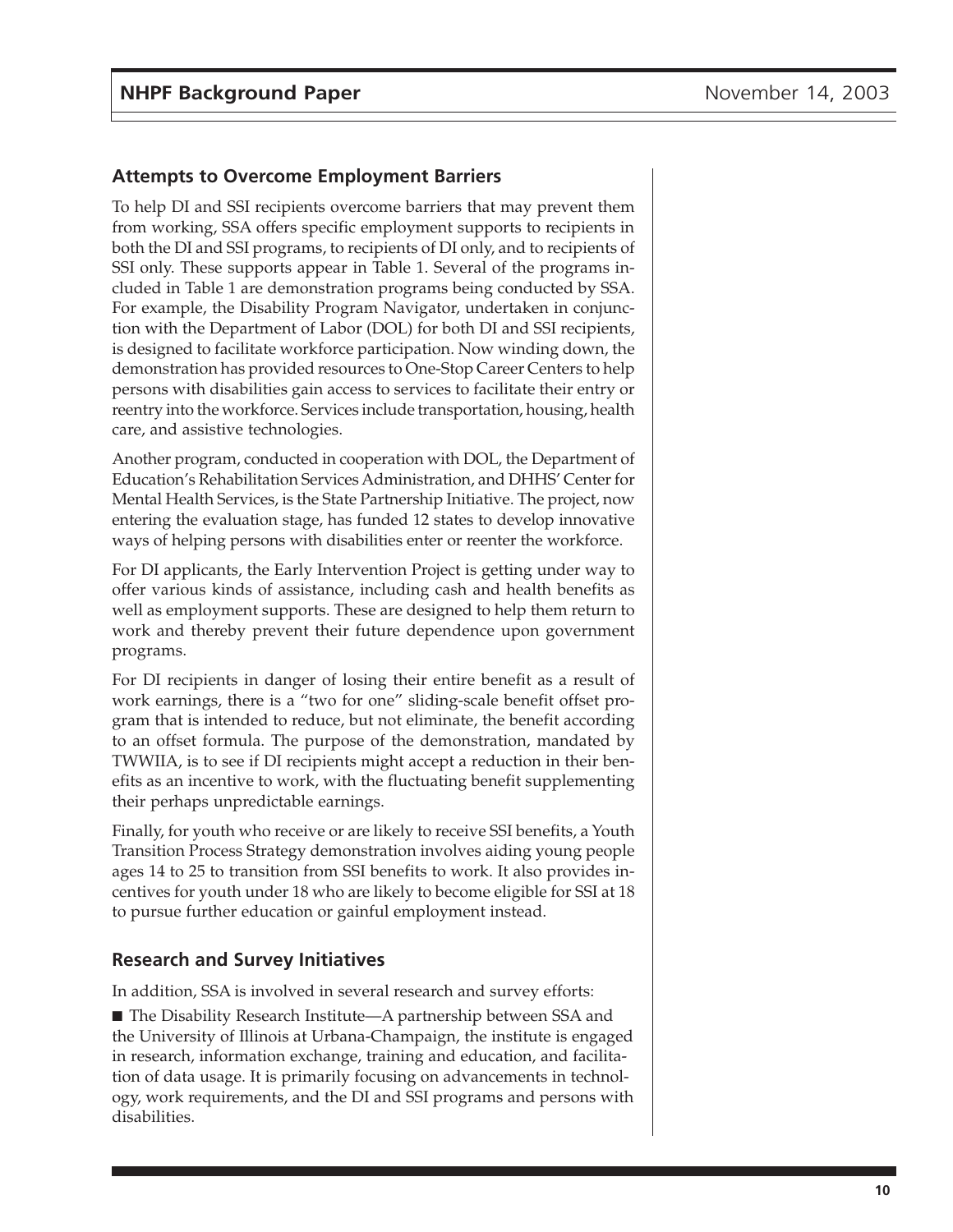#### **TABLE 1 Employment Supports for DI and SSI Recipients**

#### **Both DI and SSI Recipients**

■ Impairment-related work expenses (e.g., attendant care services and medical devices)—deductions of engaging in substantial gainful activity.

 Subsidy and special conditions—supports received on the job.

 Unincurred business expenses for selfemployed persons with disabilities contribution to self-employment effort by someone else, deducted from earnings when substantial gainful activity decision made.

■ Unsuccessful work attempt—effort to do substantial work stopped or below substantial gainful activity level after six months or less due to impairment or removal of special conditions, with earnings not counted.

■ Continued payment under a vocational rehabilitation program (known as Section 301)—even with medical improvement in disabling condition, continuation of benefits until vocational rehab program ends.

**+**

 *Disability program navigators\**—establishment of navigators in one-stop career centers in selected states to facilitate access to programs and services that affect workforce success, such as housing, transportation, health care, and assistive technologies.

 *State partnership initiative\**—cooperative agreements with 12 states to develop innovative projects to assist persons with disabilities to enter or reenter the workforce.

| <b>Recipients of DI Only</b>                                                                                                                                                                                                                                                                         |                                                                                                                                                                                          | <b>Recipients of SSI Only</b>                                                                                                                                                                                                                             |                                                                                                                                                                                                                                                                                                  |  |
|------------------------------------------------------------------------------------------------------------------------------------------------------------------------------------------------------------------------------------------------------------------------------------------------------|------------------------------------------------------------------------------------------------------------------------------------------------------------------------------------------|-----------------------------------------------------------------------------------------------------------------------------------------------------------------------------------------------------------------------------------------------------------|--------------------------------------------------------------------------------------------------------------------------------------------------------------------------------------------------------------------------------------------------------------------------------------------------|--|
| ■ Trial work period—test of<br>ability to work for at least nine<br>months.<br>Extended period of eligibil-                                                                                                                                                                                          | encourage recipients to real-<br>ize full employment potential.<br>Sliding scale benefit offset*-<br>test of a benefit offset under                                                      | ■ Earned income exclusion-<br>most of earned income not<br>counted in figuring SSI benefit.<br>■Student-earned income ex-                                                                                                                                 | $1619[a]$ -eligibility for SSI<br>cash payments, even if<br>earned income is at substan-<br>tial gainful activity level.                                                                                                                                                                         |  |
| ity-automatic start-up of<br>benefits stopped because of<br>work at substantial gainful ac-<br>tivity level.                                                                                                                                                                                         | which normal disability ben-<br>efits would be reduced by a<br>certain amount for each<br>amount earned above a<br>threshold, such as the sub-<br>stantial gainful employment<br>amount. | clusion-for students under<br>age 22 and not married or head<br>of household, monthly exclu-<br>sion of \$1,340 (up to \$5,410 an-                                                                                                                        | ■ Special benefits for people<br>eligible under Section 1619 (a)<br>or (b) who enter a medical<br>treatment facility-SSI cash                                                                                                                                                                    |  |
| ■ Continuation of Medicare<br>coverage-93 consecutive<br>months of Medicare Part A<br>and B for people who work,                                                                                                                                                                                     |                                                                                                                                                                                          | nually).<br>■Blind work expenses (such<br>as service animal, transporta-<br>tion to and from work)-                                                                                                                                                       | benefit for up to two months<br>while in a Medicaid facility or<br>public medical or psychiatric<br>facility.                                                                                                                                                                                    |  |
| even if cash benefits end.<br>Medicare for people with<br>disabilities who work-option<br>to buy continued Medicare<br>coverage if premium-free cov-<br>erage ends. (Medicaid may<br>pay premiums for some<br>people with low incomes and                                                            |                                                                                                                                                                                          | earned income to meet ex-<br>penses not counted in decid-<br>ing SSI eligibility and payment<br>amount.<br>■ Plan for achieving self-sup-<br>port (PASS)-permission to<br>set aside income and/or re-<br>sources for a specified time for<br>a work goal. | ■ Reinstatement of eligibility<br>without a new application-<br>start-up of SSI cash payments<br>and/or Medicaid coverage if<br>ineligible for SSI benefit for 12<br>months or less for any reason<br>other than medical recovery.<br>■ Youth transition demonstra-<br>tion*-design, implementa- |  |
| limited resources.)<br>$\blacksquare$ Early intervention project*<br>-job training, placement, and<br>referral demonstration in WI,<br>NM, and VT and later in other<br>states providing one-year cash<br>stipend, three years of Medi-<br>care benefits, and access to<br>state Medicaid buy-ins to |                                                                                                                                                                                          | ■Property essential to self-<br>support-some resources es-<br>sential to means of self-sup-<br>port not counted toward SSI<br>eligibility.<br>■Special SSI payments for<br>people who work (Section                                                       | tion, and evaluation of ap-<br>proaches to improve the tran-<br>sition from school to work of<br>youth ages 14-25 who receive<br>SSI benefits and of youth un-<br>der 18 who are likely to be-<br>come elibible for SSI benefits<br>at age 18.                                                   |  |

*\*Demonstration project.*

*Source: Social Security Administration,* 2003 Red Book.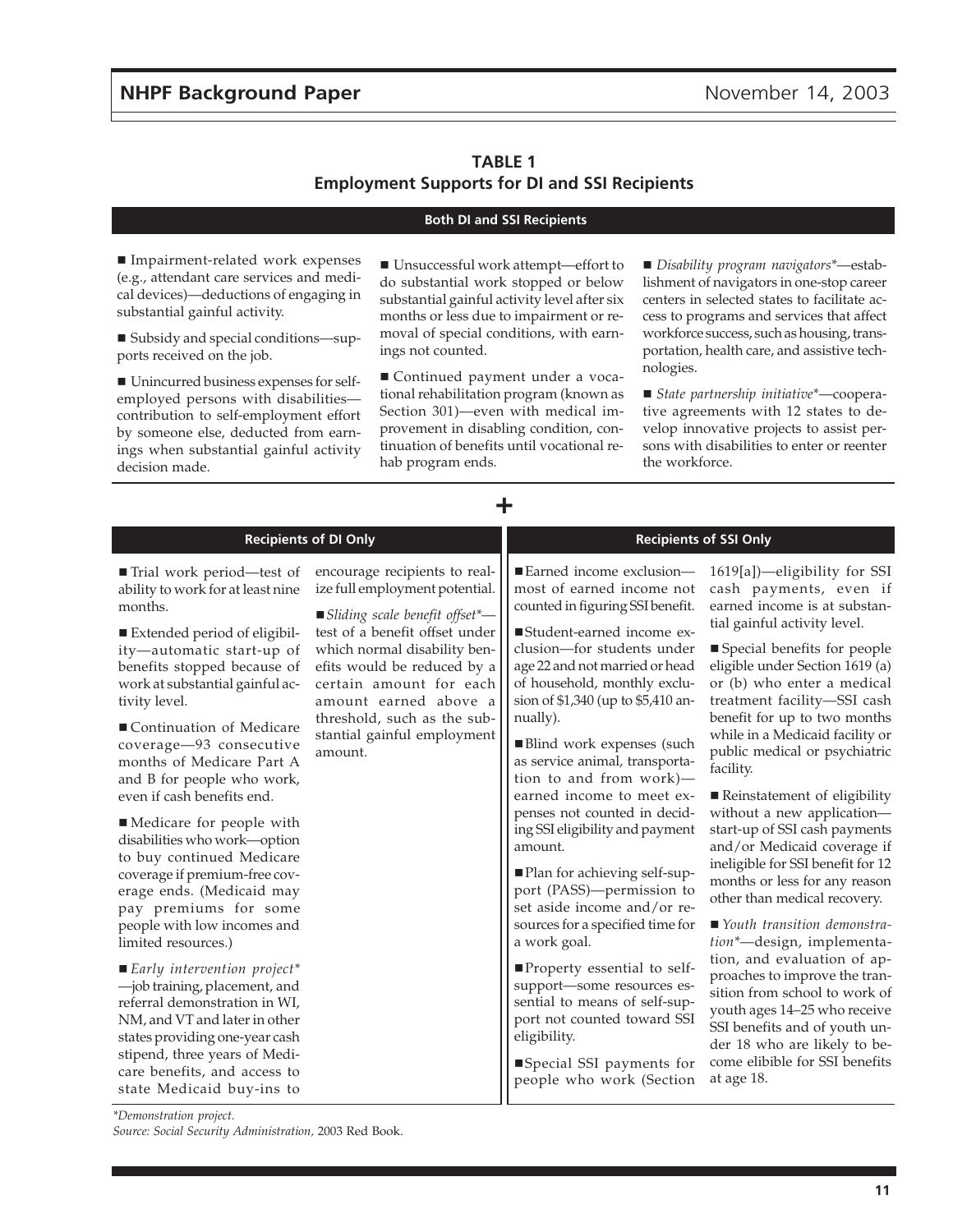<span id="page-11-0"></span>■ Mental Health Treatment Study—Given dramatic growth in the numbers of persons with mental illness on the DI and SSI rolls, a study is just getting under way to explore the effects of better access to treatment and rehabilitation services on medical recovery and functioning as well as employment and receipt of disability benefits.

■ National Survey of SSI Children and Families—This initiative involves the collection of data on children and young adults who currently are or have been SSI recipients. It includes data on SSI experience, disability and health status, use of health care resources, health insurance coverage, out-of-pocket health care expenditures, education and training, service utilization and costs, employment, income, assets, child care, housing, and transportation. Once the survey is completed, SSA would like to undertake a second survey of the same population.

■ Current Population Survey Supplement on Disability—A supplement to the current population survey sponsored by the Bureau of Labor Statistics since 1940, the disability survey is projected for 2004. It would focus on disability in the adult population, looking at prevalence, type, and duration of disability and linking disability to employment data.

■ Evaluation of the TWWIIA program—A five-year evaluation is under way, with annual reports projected on the TWWIIA process, program participation, effects and outcomes for participants, beneficiary satisfaction, and adequacy of provider incentives under the program.

### **GAO's Assessment of Progress**

Because SSA faces numerous barriers in seeking to implement the TWWIIA program, it is no surprise that GAO, in an initial assessment, was negative about its progress:

The ADA supports the premise that people with disabilities can work and have the right to work, and [TWWIIA]...increased beneficiaries' access to vocational services. Indeed, many beneficiaries with disabilities indicate that they want to work, and many may be able to work in today's labor market if they receive needed support. In 1996, we recommended that SSA place a greater priority on helping disabled beneficiaries work, and the agency has taken a number of actions to improve its return-towork practices. But even with these actions, SSA has achieved poor results in this arena and few DI and SSI beneficiaries leave the disability rolls to work.<sup>31</sup>

Two programmatic reasons for the poor results, GAO points out, are eligibility determination wait times and "an either-or disability decisionmaking process that characterizes individuals as either unable to work or having the capacity to work."<sup>32</sup> The latter reflects members of the disability community's continued frustrations with programs based on an either-or situation: either a person cannot work and therefore is eligible to receive benefits or the person can work and loses or is at risk of losing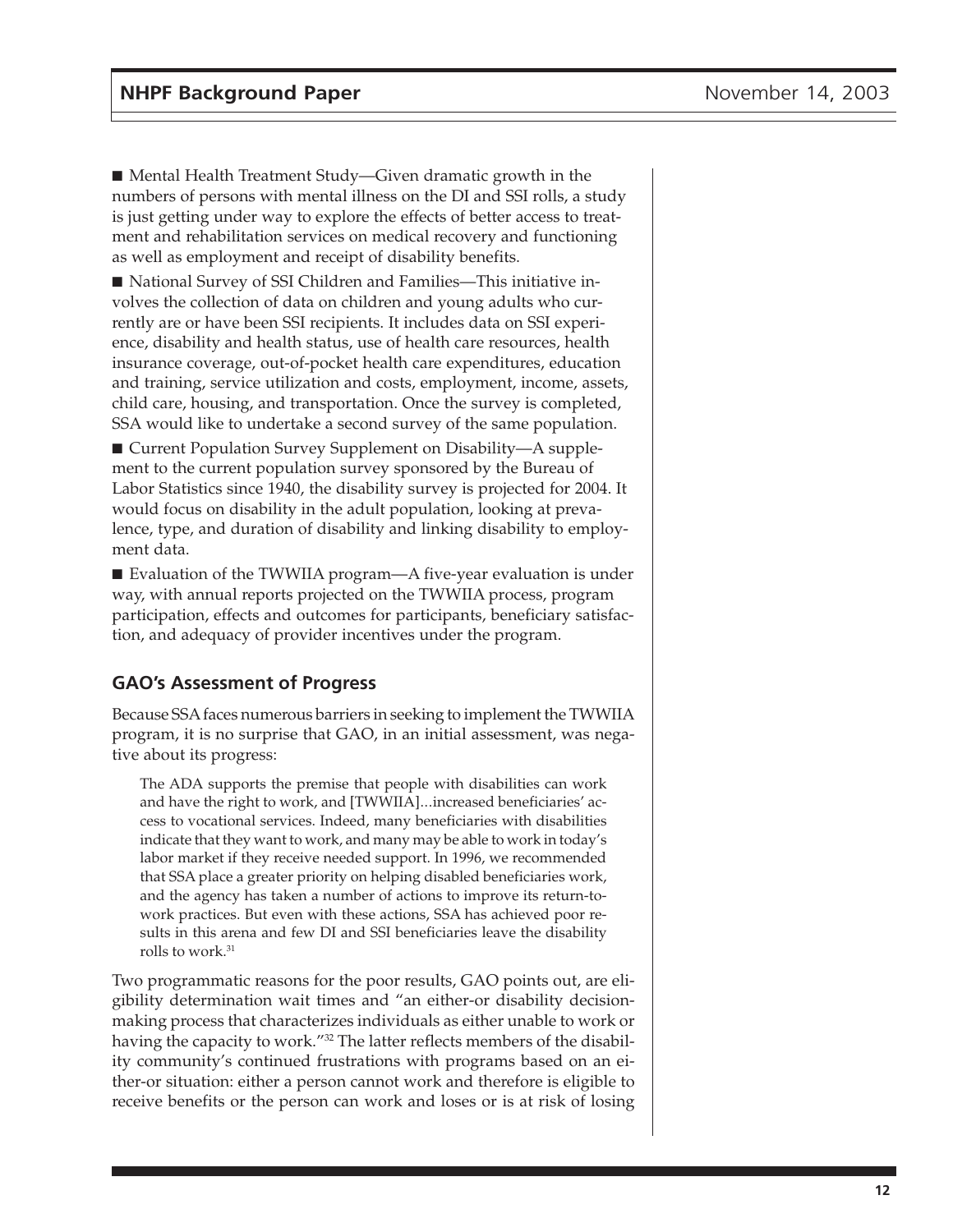<span id="page-12-0"></span>benefits. The need for personal care services seems to be at the heart of the frustrations. While TWWIIA strives to address consumer dissatisfaction, achieving an appropriate array of employment supports and other benefits is a tremendous challenge.

At about the same time, GAO reported on the results of a study—required by the TWWIIA legislation—on employer incentives to hire workers with disabilities. Specifically, GAO examined use of a work opportunity tax credit and a disabled access tax credit. GAO concluded, on the basis of Internal Revenue Service data, that few employers used the tax credits to hire, retain, or accommodate workers with disabilities.<sup>33</sup>

### **Tension in the Marketplace**

In a U.S. economy characterized by relatively high unemployment—regardless of job-seekers' disability status—making inroads is a daunting task. Important, too, is the diversity of those with disabilities: whether they are seeking employment for the first time, whether they are reentering the job market after a period of disability, or whether they have incurred disability while employed.

An example of the challenge in the private marketplace is reflected by a recent survey of employer attitudes to persons who incur disability while on the job. (The results of the survey were widely criticized in the business community.) The survey, conducted by Mercer Human Resource Consulting, involved 723 companies and was featured in the *Wall Street Journal* in July. It indicated that 27 percent of the companies "dismiss employees as soon as they go on long-term disability and that 24 percent dismiss them at a set time thereafter, usually six to 12 months." Only 15 percent of the companies retained (with benefits) employees with disabilities until the employees reached age 65.34

An example of the challenge in the public marketplace is reflected in the potential effects of the Bush administration's competitive sourcing initiative on federal employees with disabilities. In 2000, according to the Office of Personnel Management, more than 120,000 persons with disabilities over 7 percent of the workforce—were employees of the federal government. The initiative targets 434,820 jobs, of which 103,412 are under evaluation for possible outsourcing. In one case, scullery workers—all with mental retardation—at the National Naval Medical Center in Bethesda, Maryland, are at risk of losing their jobs unless it is proved—in competing in-house and outsourced bids—that they can do them more effectively and more cheaply than a private contractor. They got the jobs on a provisional basis and became permanent employees after two years of satisfactory performance. The parent of one employee commented to the *Washington Post*: "Even a White House focused on the bottom line should realize there is little to be gained by contracting out the work. Displaced employees would turn to government entitlement programs, including federal disability payments, Medicaid, and food stamps."35 This anecdote illustrates the tension **While TWWIIA strives to address consumer dissatisfaction, providing appropriate employment supports is a tremendous challenge.**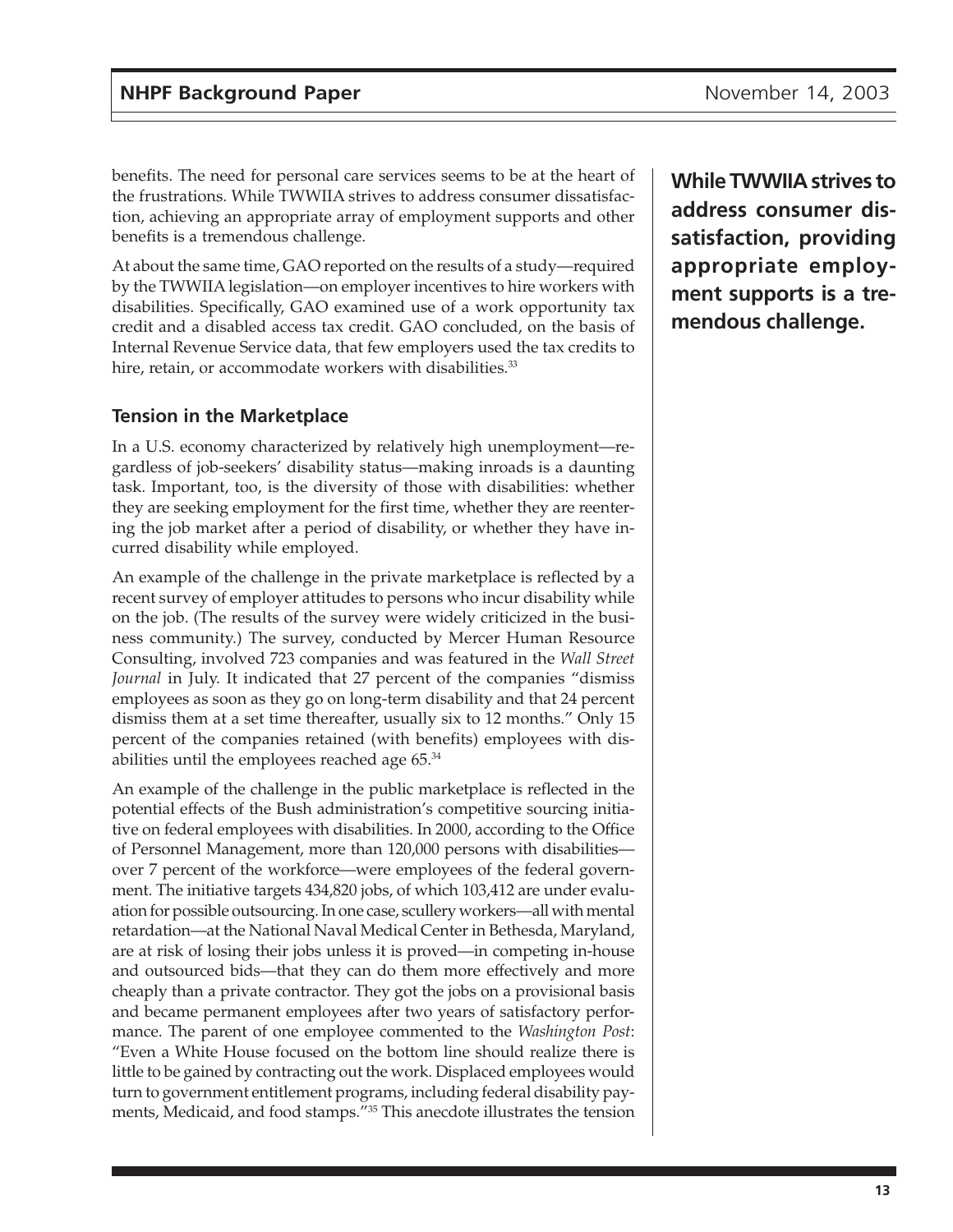<span id="page-13-0"></span>the federal government faces in implementing employment policies with different goals: on one hand, privatization of jobs, and, on the other, employment of persons with disabilities.

Virginia Commonwealth University's Rehabilitation Research and Training Center maintains an ongoing review of initiatives regarding employer attitudes towards hiring, retaining, and promoting people with disabilities. Its work is contained in the "E-Newsletter: RRTC on Workplace Supports," which can be accessed online.36

## **MEDICARE AND MEDICAID: ALIGNING DISPARATE PROGRAMS**

#### **Program Differences**

Medicare and Medicaid not only have different eligibility requirements but they also have different benefit packages, variations that have great bearing for persons with disabilities. Medicare, as a federal insurance program for eligible persons 65 and older and for younger persons with disabilities who generally have completed a two-year waiting period to qualify for benefits, $37$  is oriented to inpatient and ambulatory care, but not long-term services and supports. Moreover, it lacks an outpatient prescription drug benefit, although provision of a benefit is now the subject of a House-Senate conference committee.

Medicaid, as a federal-state program for certain persons and families with low incomes and resources,<sup>38</sup> is obliged to provide medical assistance for certain basic services to most categorically eligible populations. Like Medicare, Medicaid provides inpatient and outpatient services; however, unlike Medicare, Medicaid provides long-term services (in institutional, community, and home settings). A state Medicaid plan may also offer various optional services, chosen from 34 defined by federal statute (with an outpatient prescription drug benefit being a prominent example). Whether the benefits are mandated or optional, states can receive federal matching funds for providing them to beneficiaries.

#### **Pathways to Eligibility**

While most persons with disabilities who are on Medicaid have qualified because they are SSI recipients, there are other pathways to eligibility, including Medicaid buy-in. Children with disabilities (as well as those without disabilities), for instance, may receive Medicaid if they are otherwise eligible and in foster care or have special needs and have been adopted (and meet other criteria). In an online publication called "Medicaid Eligibility," the Kaiser Commission on Medicaid and the Uninsured has laid out the various pathways for both children and adults with disabilities to gain eligibility in the program.<sup>39</sup>

**The differences in Medicare's and Medicaid's eligibility requirements and benefit packages have great bearing for persons with disabilities.**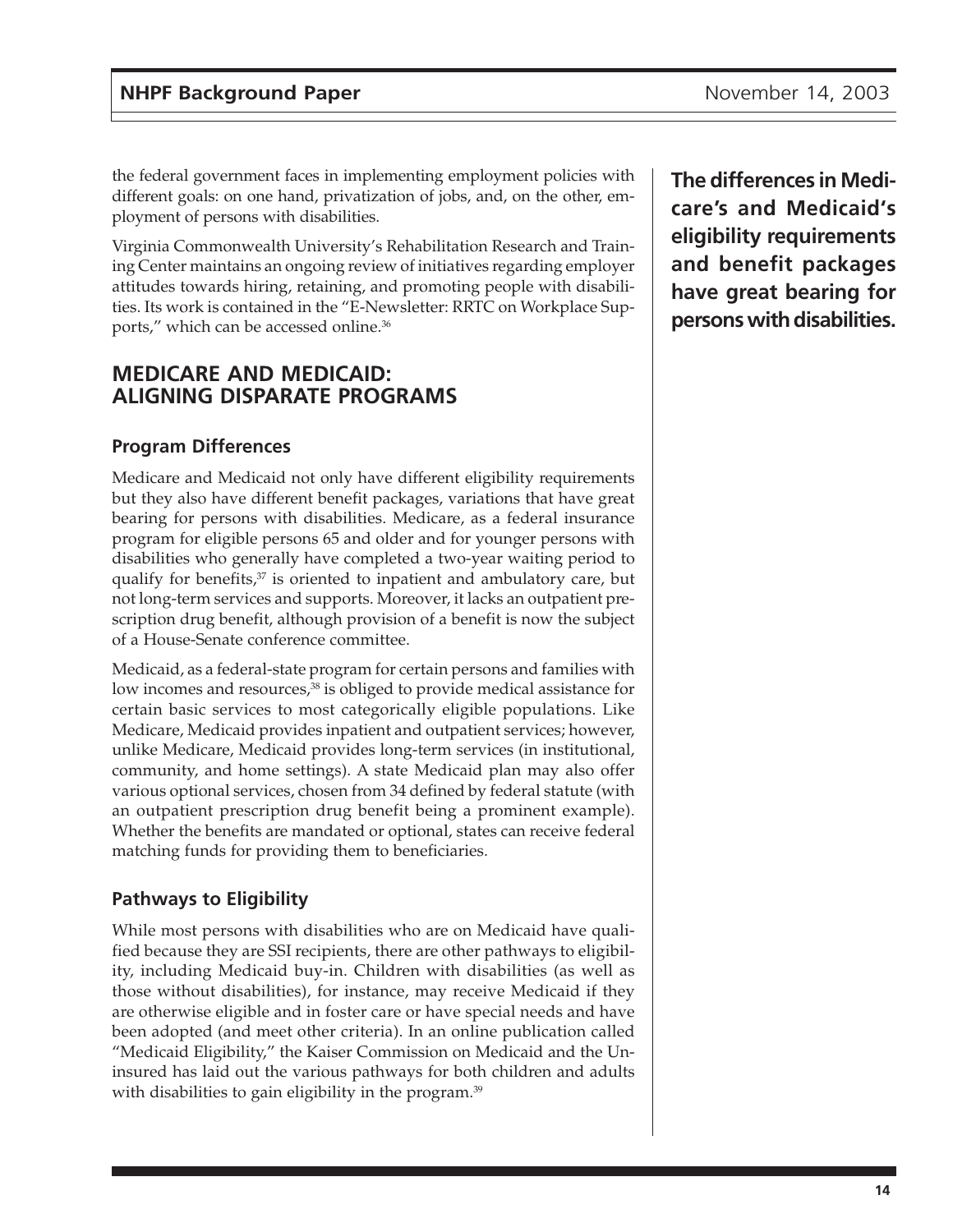<span id="page-14-0"></span>Medicaid beneficiaries with disabilities are a diverse group ranging in age from very young children to older adults. ...About 50 percent of Medicaid disabled adults have some type of physical impairment or limitation, a quarter have some type of functional limitation on activities of daily living (instrumental or non-instrumental), and almost 40 percent have severe mental symptoms or disorders. (These groupings of disability are not mutually exclusive.)<sup>40</sup>

As discussed in Part I in "The Dual-Eligible Medicare-Medicaid Linkage," the different benefit and eligibility structures have resulted in some persons with disabilities who are Medicare-eligible having full Medicaid benefits, others having supplemental Medicaid benefits, and still others, of course, having no Medicaid benefits because they do not meet state income and asset tests. Through state Medicare access programs, those who qualify for supplemental Medicaid benefits are served through programs targeted at qualified Medicare beneficiaries, or QMBs; specified low-income Medicare beneficiaries, or SLMBs; qualifying individuals, or QIs; and qualified disabled and working individuals, or QDWIs; as well as by separate buy-in programs.

### **Provision of Nonmedical Services: A Key Factor**

Many persons with disabilities indicate that personal assistance services are vital to their well-being, whether in basic functioning, living independently, and/or being employed. DOL defines such services in this way:

People or devices that assist a person with a physical, sensory, mental, or cognitive disability with tasks that the person would perform for himself or herself if he or she did not have a disability. In general, these may include assistance with dressing, bathing, eating, toileting, and cognitive tasks such as handling money or facilitating communications access with a reader or an interpreter.<sup>41</sup>

Twenty-five states offer personal assistance services through Medicaid state plan options and virtually all of them provide personal assistance services or something very close to such services through home- and community-based waivers. Three states recently enhanced their personal assistance services benefit to target it to employment.<sup>42</sup>

### **Efforts to Improve Benefits and Coordinate Services**

There seems to be growing recognition of the complexities in the DI, SSI, Medicare, and Medicaid programs and in the linkages among the programs. As new provisions are added to any of the programs, the complexities become even more difficult, as enactment of TWWIIA amply demonstrates.

If, for example, a Medicare outpatient prescription drug benefit is enacted, it will affect not only Medicare beneficiaries (including those in the DI program) but also dual eligibles in receipt of Medicaid (including those **Many persons with disabilities indicate that personal assistance services are vital to their well-being.**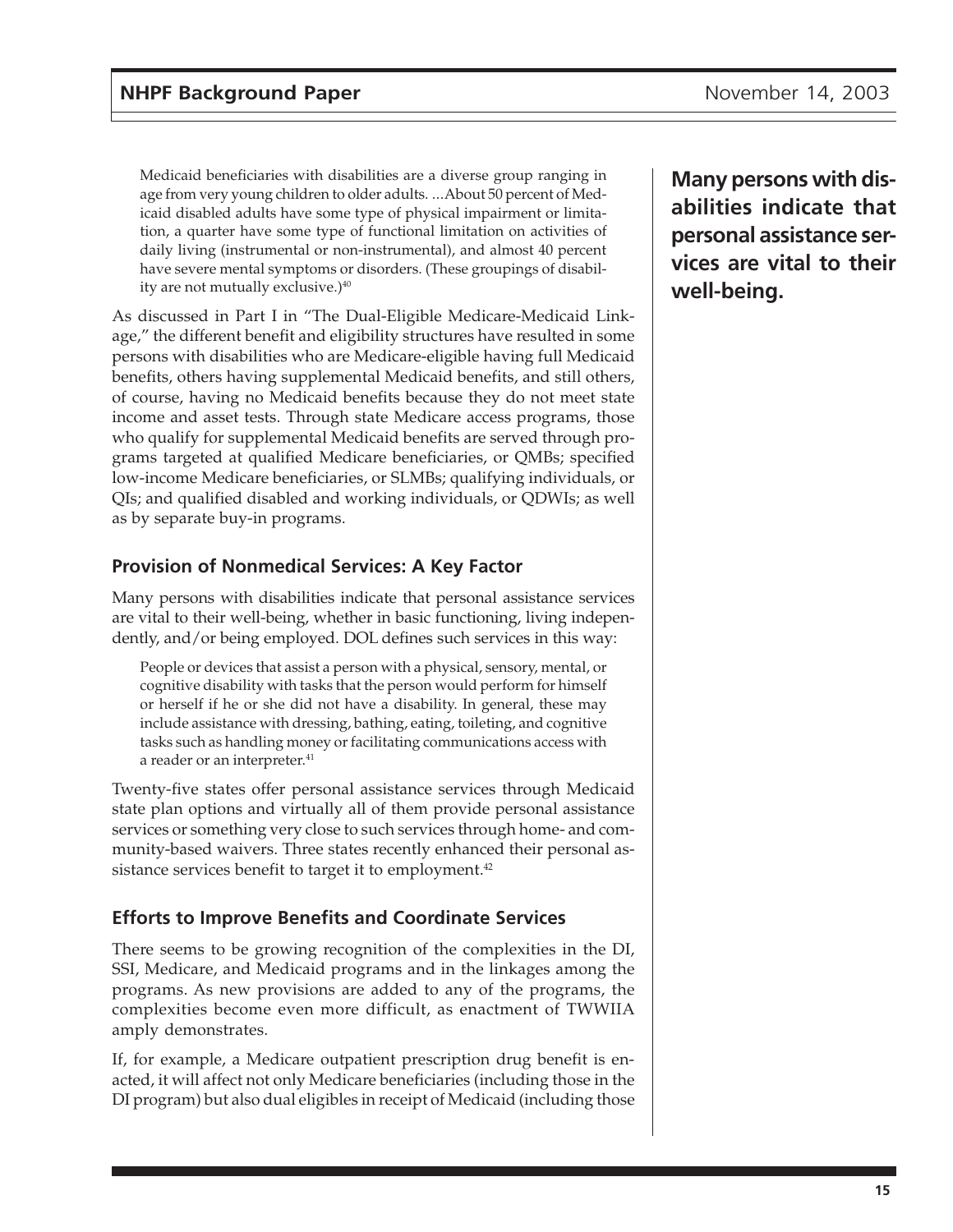<span id="page-15-0"></span>in the SSI program). Depending upon the final shape of the benefit, full Medicaid and supplemental Medicaid dual eligibles could see their pharmaceutical costs shift to Medicare, reducing the burden on state Medicaid programs.<sup>43</sup>

Various demonstrations are under way at the Centers for Medicare and Medicaid Services to better coordinate services to meet the needs of Medicare and Medicaid beneficiaries, including those with chronic illnesses and disabilities. For example, Evercare Choice provides case management services to dually eligible persons in nursing homes in an effort to improve and monitor quality of care and health outcomes. For another example, a "cash and counseling" demonstration in three states (Arkansas, Florida, and New Jersey) provides consumer direction to Medicaid beneficiaries with disabilities by giving them monthly allowances and counseling help on how to plan their purchases.<sup>44</sup> Jointly funded by the Robert Wood Johnson Foundation and DHHS, the demonstration program has shown positive results in an initial evaluation of Arkansas's IndependentChoices.45 For a final example, Independence Plus offers states templates for Section 1115 waivers or Section 1915(c) waivers for individual or family services so that persons with disabilities and their families can exert greater control over the personal and community services they receive.

## **CONCLUSION**

In bridging the DI, SSI, Medicare, and Medicaid silos, the federal and state governments are seeking to coordinate income support and health benefit programs and, at times, to venture into new types of services. With the passage of the ADA and subsequent linking of disability and health benefits to employment supports, the frustrations of persons with disabilities have led to demands for more effective, better-coordinated programs. While the track record of the federal and state governments, as documented by GAO and other investigators, has not been smooth, the shift in social policy propels the agencies forward, ideally in the interest of the persons with disabilities whom they serve.

## **ENDNOTES**

1. Board of Trustees of the Federal Old Age and Survivors Insurance and Disability Insurance Trust Funds, "Projections of Future Financial Status," *2003 OASDI Trustees Report*, March 17, 2003; accessed May 4, 2003, at http://www.ssa.gov/OACT/TR/TR03/ II\_project.html#wp105057.

2. Social Security Administration. "Highlights," *2003 Annual Report of the SSI Program,* 3–4; accessed July 27, 2003, at http://www.ssa.gov/OACT/SSIR/SSI03/Highlights.html.

3. Board of Trustees of the Federal Hospital Insurance and Federal Supplementary Medical Insurance Trust Funds, "Financial Status of the HI Trust Fund," *2003 Annual Report,* March 17, 2003, 1; accessed July 7, 2003, at http://cms.hhs.gov/publications/trusteesreport/ 2003/secif.asp.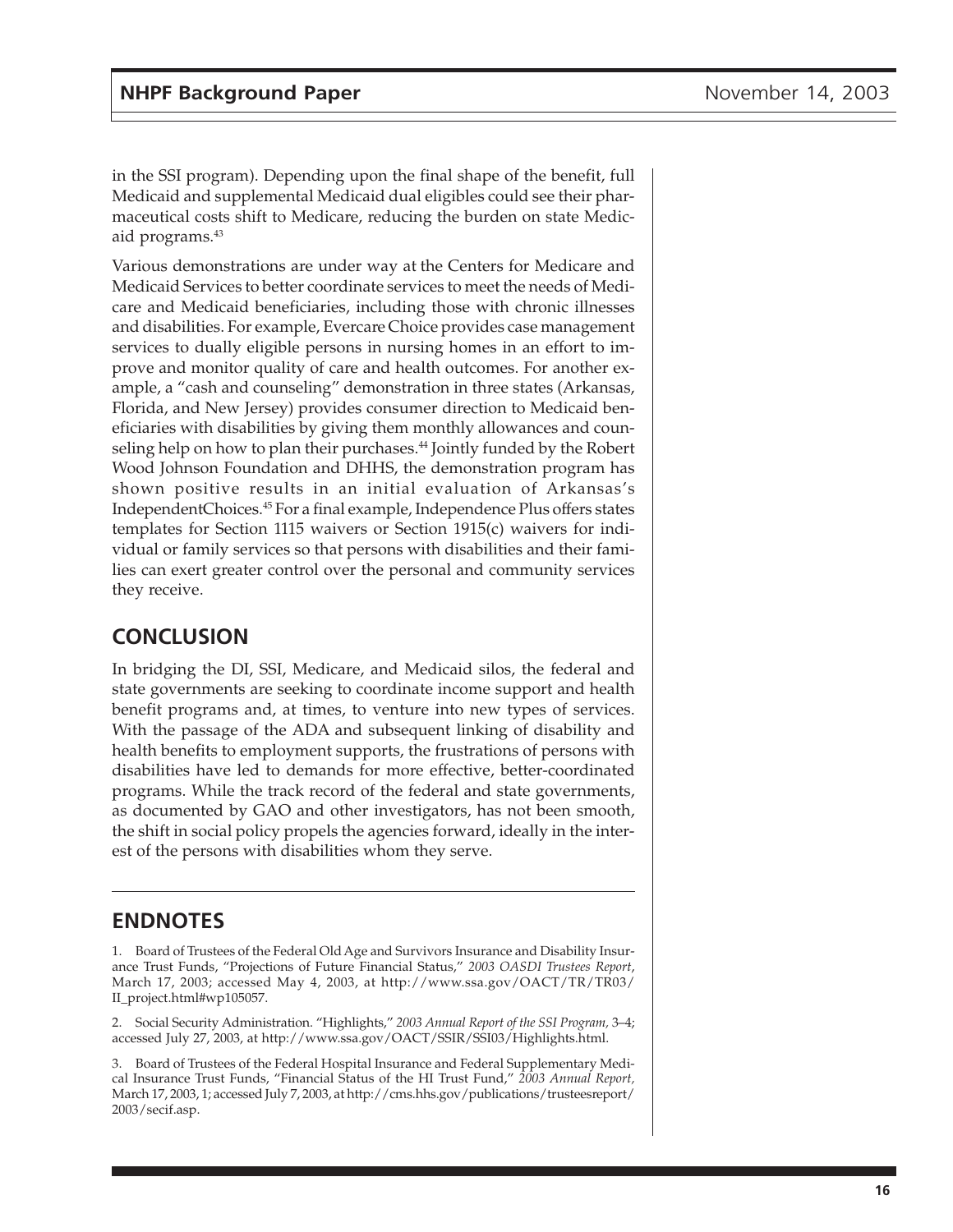4. Board of Trustees of the Federal Hospital Insurance and Federal Supplementary Medical Insurance Trust Funds, "Financial Status of the SMI Trust Fund," *2003 Annual Report,* March 17, 2003, 1; accessed July 7, 2003, at http://cms.hhs.gov/publications/trusteesreport/ 2003/secig.asp.

5. National Conference of State Legislatures, "State Lawmakers Applaud Economic Recovery Compromise," *NCSL News,* May 23, 2003, 1; accessed July 15, 2003 at http://www. ncsl.org/programs/press/2003/pr030523.htm.

6. National Governors Association, "Tough Economic Times Remain for States," press release, June 26, 2003, 1–3; accessed July 28, 2003, at http://www.nga.org/nga/newsRoom/ 1,1169,C\_PRESS\_RELEASE^D\_5631,00.html.

7. Social Security Administration (SSA), "Limitation on Administrative Expenses," *The Fiscal Year 2004 Budget Press Release,* February 3, 2003; accessed June 17, 2003, at http:// www.ssa.gov/budget/print2004.html#LAE.

8. SSA, "Limitation," 11–15.

9. U.S. General Accounting Office (GAO), *Major Management Challenges and Program Risks: Social Security Administration,* GAO-03-117, Washington, DC, January 2003, 13; accessed June 10, 2003, at http://www.gao.gov/pas/2003/d03117.pdf.

10. General Accounting Office. *Major Management Challenges and Program Risks,* 3.

11. GAO, *Major Management Challenges,* 4.

12. GAO, *Major Management Challenges,* 5–6.

13. GAO, *Major Management Challenges,* 8.

14. GAO, *Major Management Challenges,* 18.

15. Hal Daub, "Reforming the Disability Insurance and Supplemental Security Income Disability Programs," statement before the House Ways and Means Committee, June 11, 2002, 1; accessed May 4, 2003, at http://www.ssab.gov/DaubJune11.pdf.

16. Jo Anne Barnhart, Social Security Administration, "Testimony before the Subcommittee on Social Security of the House Committee on Ways and Means," September 25, 2003; accessed October 31, 2003, at http://waysandmeans.house.gov/hearings.asp?formmode= view&id=761.

17. Barnhart, "Testimony."

18. Office of Management and Budget (OMB), "Social Security Administration," *Budget of the United States Government, Fiscal Year 2004, Executive Office of the President, Washing*ton, DC, 291–293; accessed June 10, 2003, at http://www.whitehouse.gov/omb/budget/ fy2004/pdf/budget/ssa.pdf.

19. Social Security Advisory Board, "Allowance Rates/Awards," *Disability Decision Making: Data and Materials,* Part 1A, January 2001; accessed June 19, 2003, at http://www.ssab. gov/chartbookA.pdf.

20. Daub, "Reforming," 2.

21. GAO, *Major Management Challenges,* 13–14.

22. WorkSupport.com, "Supplemental Security Income and Age 18 Redetermination," *Key Facts,* I, no. 2 (February 2003); accessed October 9, 2003, at http://www.worksupport.com/ Archives/age18Redetermination.asp.

23. OMB, "Social Security," 295.

24. GAO, *Major Management Challenges,* 4–5.

25. GAO, *Major Management Challenges,* 5.

26. GAO, *Major Management Challenges,* 16.

27. GAO, *Major Management Challenges,* 15.